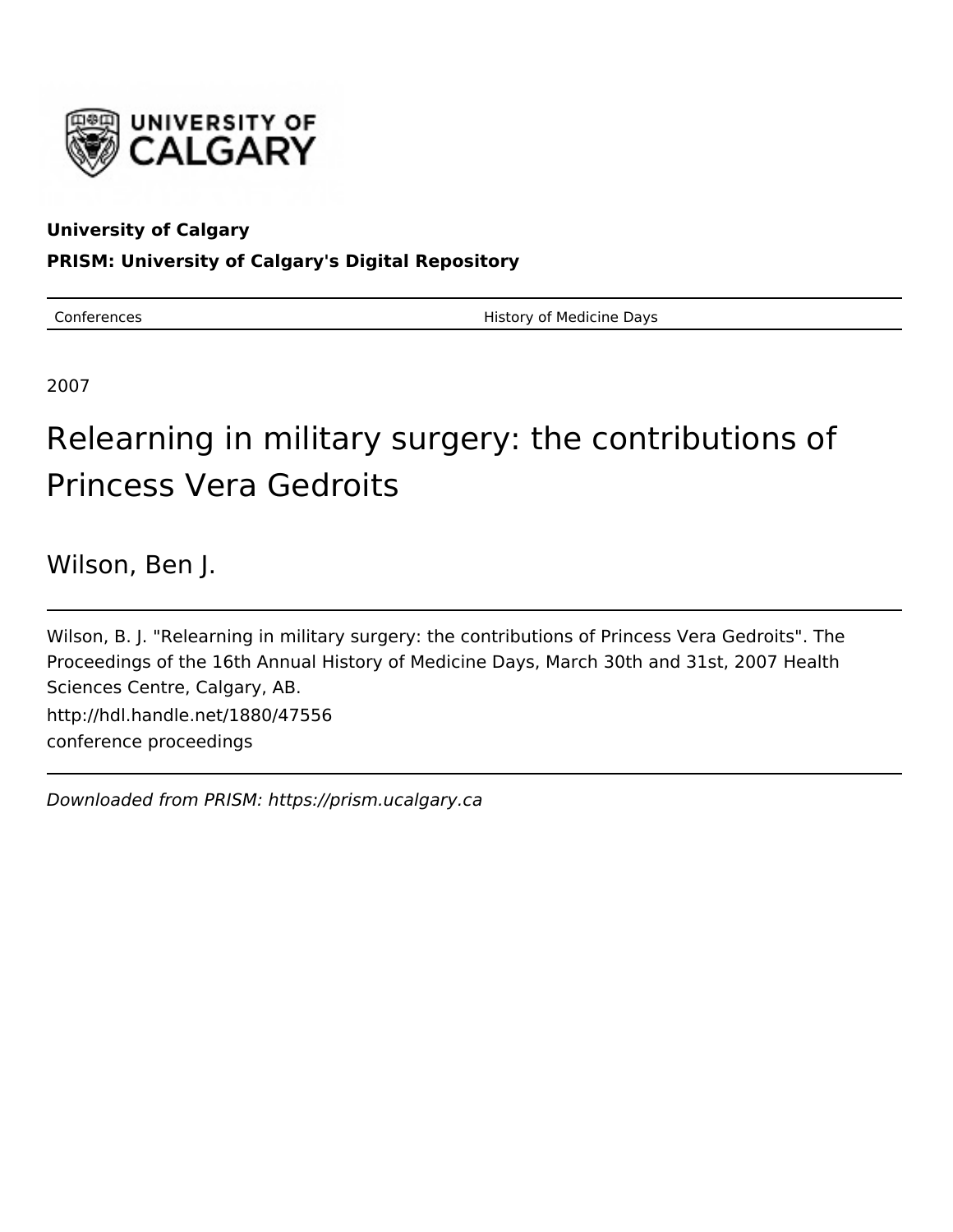## **RELEARNING IN MILITARY SURGERY: THE CONTRIBUTIONS OF PRINCESS VERA GEDROITS**

by

**Ben J. Wilson** University of Calgary

Preceptor: None

### **Abstract**

**It is a well-known truth that knowledge is often forgotten and has to be relearned. In medicine, this unfortunate trend is especially prevalent in the history of military surgery. The story of a Russian Princess, military surgeon and poet, Dr. Vera Gedroits, is one such forgotten story. Dr. Gedroits' largely unrecognized contribution to military surgery was the adoption of laparotomy for penetrating abdominal wounds (PAWs).** 

In the latter half of the 19<sup>th</sup> century, the treatment of PAWs was controversial. **However, the results of the Spanish-American (1898) and Boer (1899-1902) Wars and the outspoken opinions of prominent experts unified medical opinion; conservative treatment was clearly established as the treatment paradigm for PAWs**  at the birth of the  $20<sup>th</sup>$  century. Indeed, conservative treatment was officially **adopted by the Russians at the outset of the Russo-Japanese War (1904-1905).** 

**During this war, the bold surgical practices of Dr. Gedroits would seriously challenge this standard of care. Dr. Gedroits performed operations in a converted railway car in a Red Cross hospital train. Despite these suboptimal conditions, she performed laparotomies on victims of PAWs with unprecedented success. These results, which were largely due to strict surgical indications and technical skill, effectively demonstrated the importance of laparotomy in the treatment of such wounds. As a result, the Russians adopted operative treatment as the new standard of care. Interestingly, however, no other countries seemed to take any notice. Dr. Gedroits' results were barely remarked upon and quickly forgotten. Indeed, contemporary Western observers of the Russian medical outfit, and historians since, have interpreted the surgical results of the war to support conservative management. It was not until WWI, ten years later, that surgeons relearned the utility of laparotomy. The story of Dr. Gedroits, both before and after her innovative treatment in the Russo-Japanese war, deserves remembering.**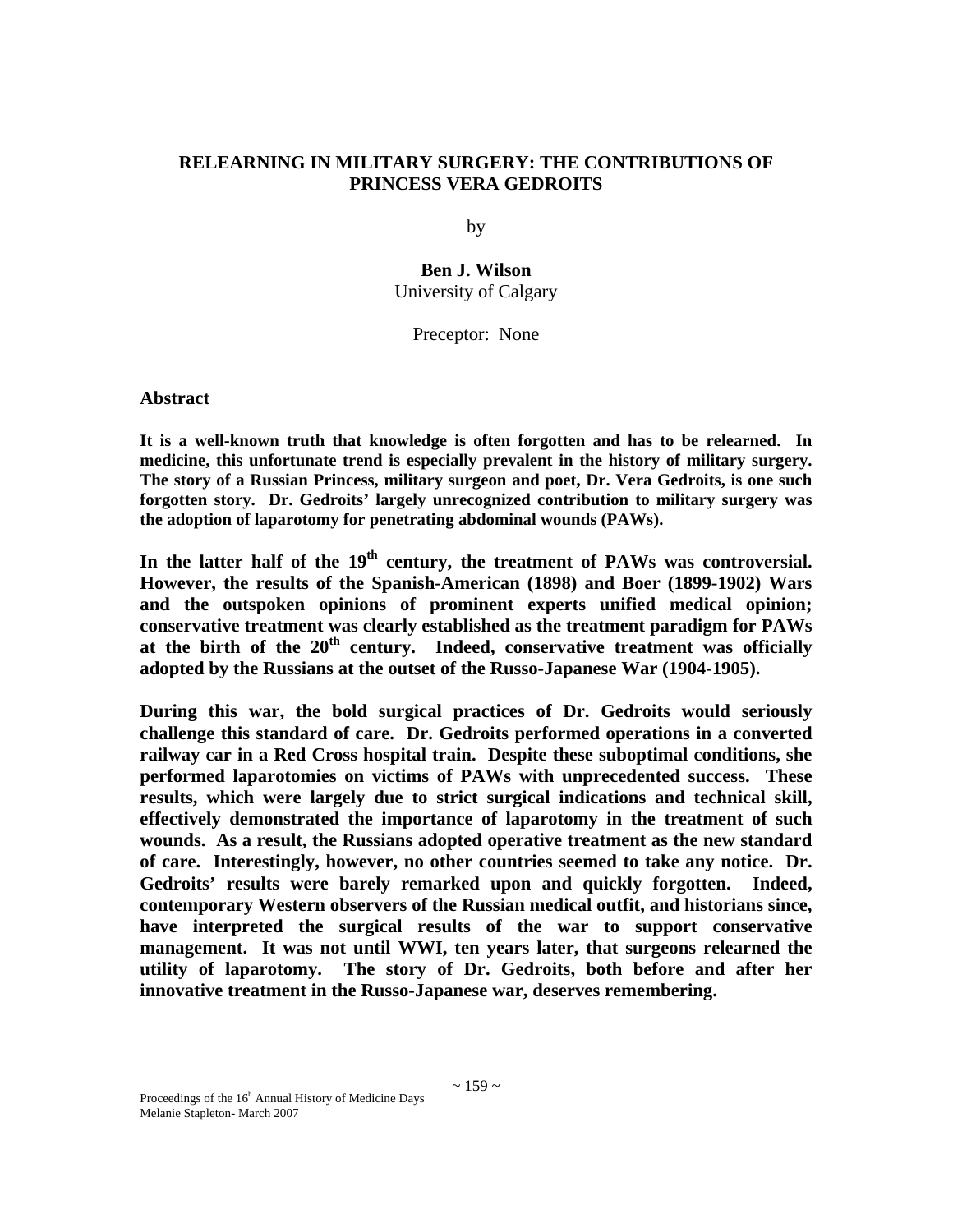'Tis man's worst deed To let the things that have been, run to waste And in the unmeaning Present sink the Past. Charles Lamb Sonnet 9

It is a well known truth that knowledge is often forgotten and has to be relearned. In medicine, this unfortunate trend is especially prevalent in the history of military surgery. An interesting example of one such forgotten innovation lies in the work of the Russian Princess and military surgeon, Vera Gedroits. It was her pioneering work in the adoption of laparotomy for penetrating abdominal wounds (PAWs) that failed to permanently etch itself onto the malleable memory of Western medicine. Dr. Gedroits demonstrated the usefulness of this procedure during the Russo-Japanese War (1904-05), while serving as a chief surgeon for the Russian Red Cross. Unfortunately, only the Russians acknowledged and acted on Gedtroits' life-saving results, while Western military surgeons continued to question the utility of laparotomy in war surgery.

During the first year of WWI, the Allied forces incurred a heavy cost in relearning Gedroits' lesson. Because of an ineffective treatment approach to PAWs, many lives were needlessly lost during the year the Allies required to rediscover laparotomy.

Dr. Gedroits' aggressive surgical management during the Russo-Japanese War violated the conservative, non-operative climate that dominated during the latter half of the  $19<sup>th</sup>$ century. Specifically, this expectant or non-operant management consisted of placing the patient in Fowler's position, which was a semiflexed posture that facilitated abdominal drainage, rest and warmth, the withholding of food and water and the administration of morphine (Wallace 1917). Initially, this standard was defined by necessity; that is, operative management for PAWs was technologically impossible, with any acceptable success, until the advent of anaesthesia in 1846. Later developments in antisepsis, surgical technique, and instrumentation further enhanced the safety of laparoscopic intervention (Pryor *et al*. 2004). Despite recent advances, expectant management, and high mortality, still attended PAWs in warfare. In the American Civil War (1861-65) for example, PAWs, which were generally treated expectantly, had an 87% overall mortality (Pruitt 2006). Not deterred by these atrocious results, the efforts of Paul Reclus and William MacCormack, two influential surgeons of the period, played major roles in defining expectant management as the standard of care for PAWs in warfare.

Paul Reclus, a French surgeon, established an early evidence-based rationale for the supremacy of the non-operative approach. He studied the recovery rates of dogs after a series of 88 abdominal gunshot wounds (AGSWs) that were treated non-operatively. Reclus noted that 75% of the dogs survived without any operative management. Based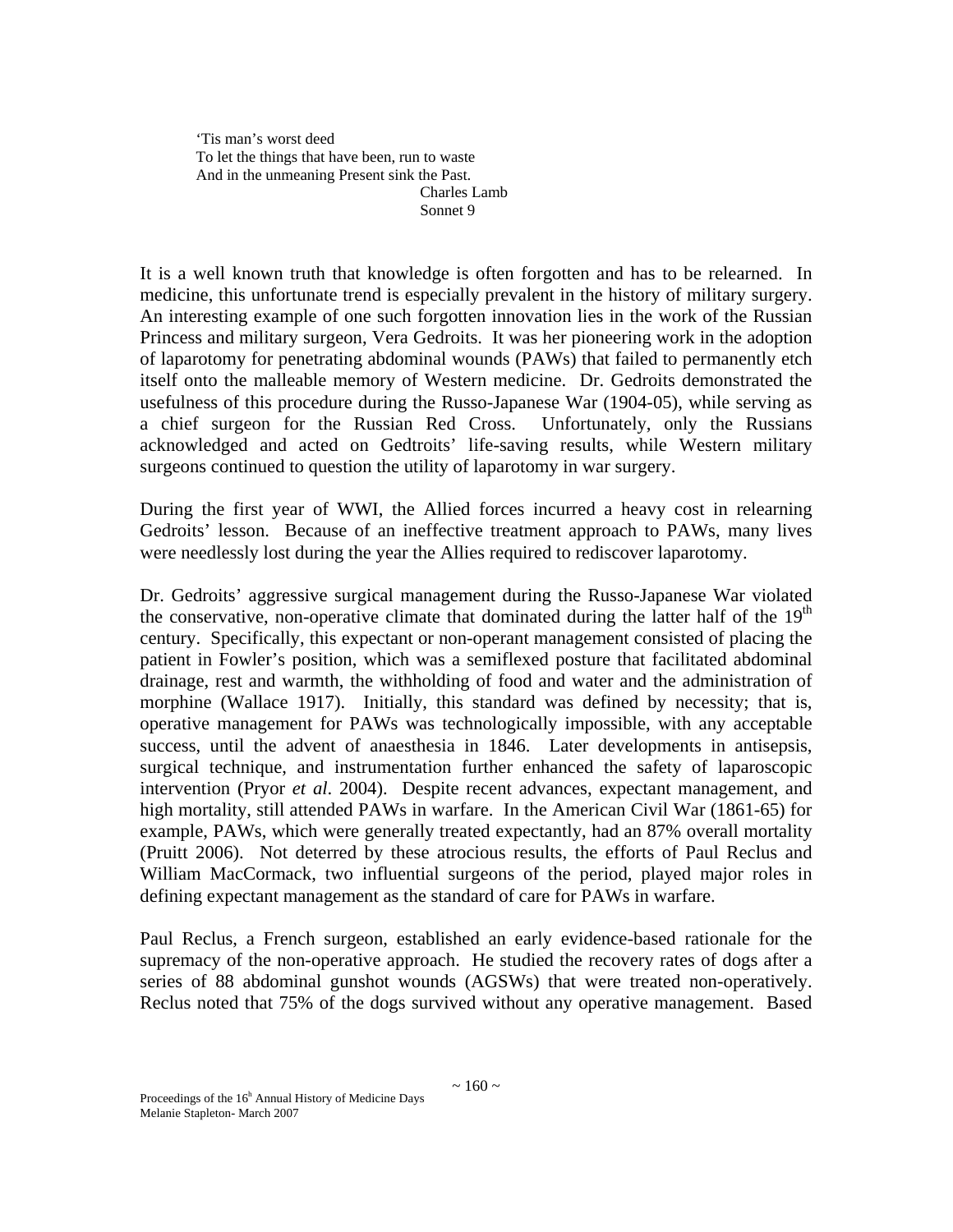on these observations, he concluded that visceral involvement should be the only indication for operative intervention for PAWs (Adams, 1983). Interestingly, the interspecies differences in abdominal organ distribution did not seem to detract from the application of these results to humans. Similarly, the laterally-directed course of the bullets, which largely missed the canine viscera, was not accounted for. In spite of these significant drawbacks, Reclus' results effectively influenced the majority of military surgeons and physicians alike.

During this period, Sir William MacCormac, an Irish surgeon, secured the expectant approach as the standard of care for PAWs. It would be towards the end of his life, after he had acquired unrivalled international surgical prestige, that his observations during the Boer War (1899-1902) would be cemented into surgical doctrine that would go unquestioned until WWI (Smith and O'Leary 1999). MacCormac's early experience, while working as Surgeon-in-Chief of the Anglo-American Ambulance in the Franco-Prussian War (1870-1871), taught him that PAWs were both rare and invariably fatal (Bennett 1991). This early observation would later develop into a transient preference for operative management, as in 1895, MacCormac noted that laparotomy was the only treatment with any chance of success in such wounds (Bennett 1991).

To this end, MacCormac may have been influenced by the American surgeon, James Marion Simms. Simms was actually MacCormac's predecessor as the Surgeon-in-Chief for the Anglo-American Ambulance (Bennett 1991). From his experience with PAWs in the Franco-Prussian war, he concluded that the operative approach was the superior modality (Pruitt 2006). Indeed, Simms is considered to be the first strong proponent for this approach. Thus, despite his death in 1883, Simms' strong advocacy coupled with shared war experience may have left an interventionist impression on MacCormac.

Despite Simms' prospective role, MacCormac's temporary pro-operative stance was largely influenced by the increasing success of civilian laparotomy at the close of the  $19<sup>th</sup>$ century. Although the efficacy of operative management in casualties of war was controversial, such management was clearly becoming the standard of care for PAWs in civilians (Wallace 1917). This distinction between civilian and military surgery, which would prove controversial, was largely due to the unstable and erratic operating conditions inherent in the itinerant nature of contemporary warfare. The disparate success of laparotomy in warfare was highlighted in the Spanish-American War (1898). It has been reported, from multiple sources, that the operative approach for PAWs, though only practiced to a limited extent, was universally fatal in both Spanish and American hospitals (Pruitt 2006).

It would seem that the British tempered MacCormac's pro-operative influence with the abysmal failure of laparotomy in the recent Spanish-American War, as they defined operative management as the standard of care for PAWs involving the viscera at the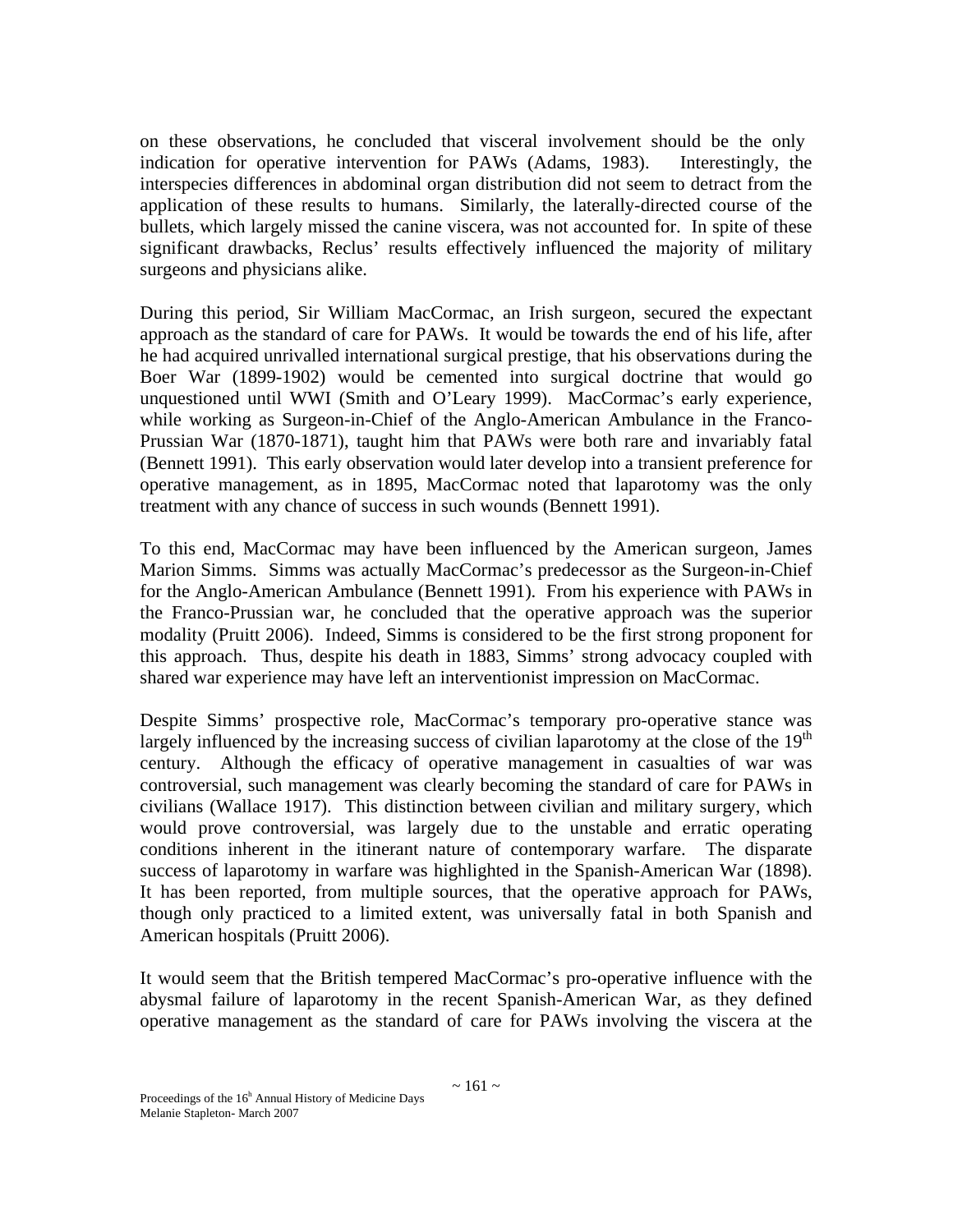outset of the Boer War (Adams 1983). MacCormac was sent to South Africa as Consulting Surgeon to the British forces for approximately 6 months, where he observed their medical and surgical treatment. During this war, the British performed 26 laparotomies for PAWs (Adams 1983). Eighteen of these 26 died, which constituted a 69% mortality rate. In addition to this high mortality associated with the operative approach, expectant management was met with surprising success (BMJ 1905). These complimentary observations led MacCormac to write, "In this war, a man wounded in the abdomen dies if he is operated upon and remains alive if he is left in peace" (Bennett 1991). This statement, which became known as 'MacCormac's aphorism,' was unquestioningly accepted as surgical doctrine and defined expectant management as the standard of care until WWI (Adams 1983).

Importantly, MacCormac exerted considerable influence over Russian medical spheres, as he had been appointed an Honorary Member of the Russian Imperial Military Academy of Medicine in 1898 (Bennett 1991). Thus, the Russians, along with the majority of the Western world, also understood non-operative management to be clearly superior to operative management in the treatment of PAWs. This understanding was likely furthered by the catastrophic results of laparotomy in the recent Spanish-American War. As a result, Russia officially declared expectant management as the official paradigm at the outset of the Russo-Japanese War (1904-05).

The conservative attitude that dominated at the onset of the Russo-Japanese war failed to check the aggressive operative practices of the young Dr. Vera Gedroits. In breaking from accepted surgical dogma, Dr. Gedroits saved the lives of many wounded soldiers and, in so doing, demonstrated the efficacy of laparoscopy in PAWs. Insight into the life of this unique, but barely acknowledged, figure will help to contextualize her surgical accomplishments.

Vera Ignatievna Gedroits was born in Kiev in the spring of 1876 to a wealthy family (Bennett 1992). Her family estate was in Slobodischche, within the Russian district of Bryansk. As she was a descendent from a line of Lithuanian princes, Vera was officially a princess. Princess Gedroits received her early education at home, as was customary at the time. Continuing in the traditional mode of aristocratic Russian education, she was sent to St. Petersburg for finishing school. It was while studying in pre-revolutionary St. Petersburg that her independent spirit began to manifest itself. In 1892, at about 16 years of age, Princess Gedroits was caught participating in illegal, left-wing activities with the group, VA Veinshtok. Because of this involvement, the police sent her back to the family estate where she was effectively placed under house arrest (Bennett 1992).

Princess Gedroits did not tolerate these arrangements for long and fled to Lausanne, Switzerland. It was here in Lausanne that Princess Gedroits studied medicine (Bennett 1992). Unfortunately, due to the extreme paucity of information concerning her life, no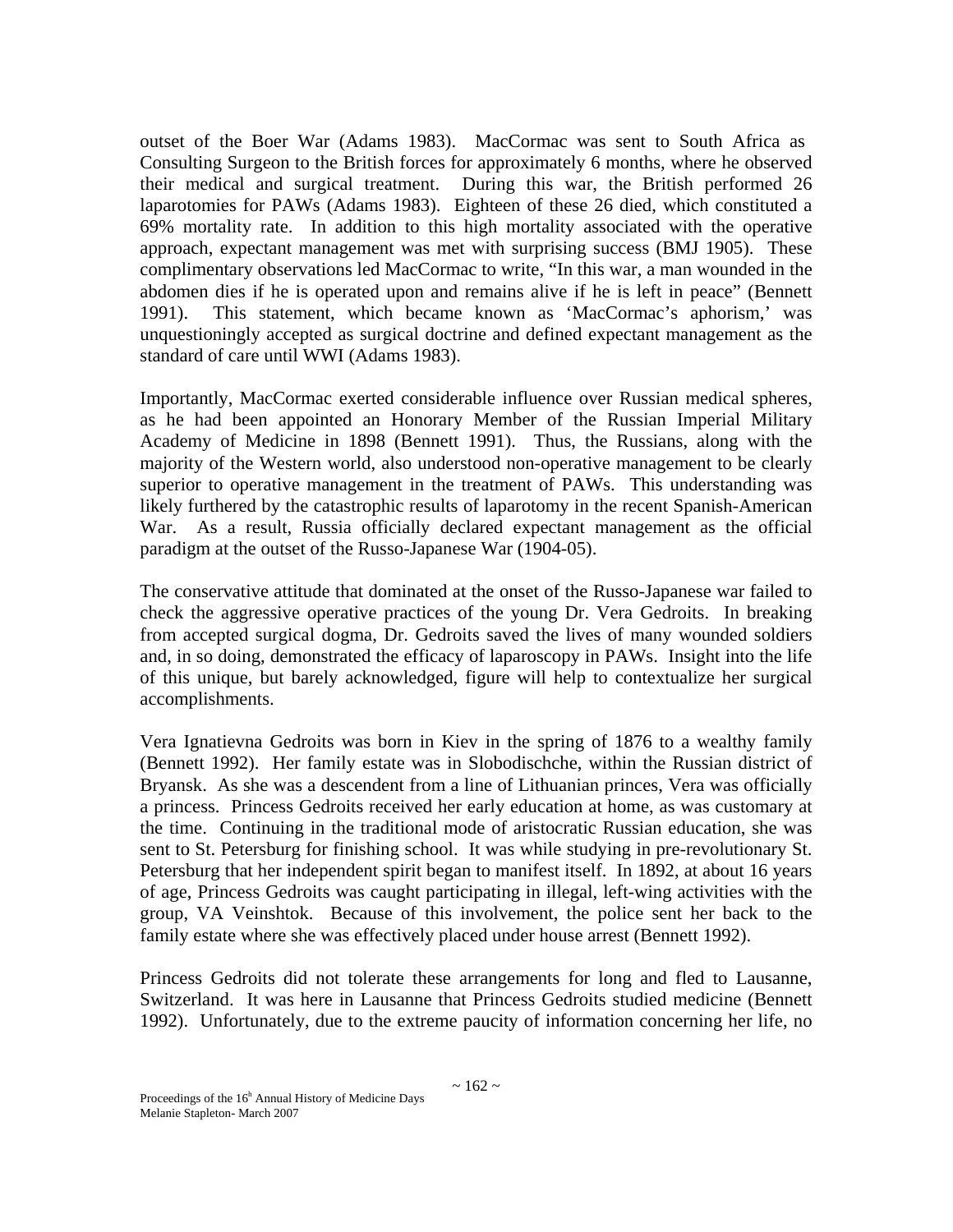insight could be gleaned regarding her motivations for studying medicine. These motivations may have revealed aspects of her unique character, considering that less than 3.5% of doctors in Russian at that time were women (Editorial , 1904a). It is possible that Princess Gedroits was being pursued by the Okhrana, the Russian secret police, as she changed her name once and her address three times in three academic terms (Bennett 1992). Regardless of their prospective pursuit, the 22-year-old Gedroits graduated with excellent academic standing in 1898. Coincidentally, in this same year, the Spanish-American war was being fought.

After graduation, Dr. Gedroits worked in Switzerland for two years before returning to Russia. In Russia, she worked an industrial doctor, practiced surgery, and published several academic articles. It is possible that these publications alerted the secret police to her presence, as she was again under their watch (Bennett 1992). This attention may have influenced her decision to volunteer for the Russian Red Cross at the outbreak of the Russo-Japanese War in 1904. Regardless of her motivations, the massive numbers of Russian casualties felled by the Japanese provided a fertile landscape for the cultivation of her aggressive, life-saving operative approach.

In January, 1905, Dr. Gedroits was transferred to a makeshift operating theatre on a hospital train. The Russians employed 78 of these hospital trains, which were effectively early mobile army surgical hospitals, during the war (Harvard and Hoff 1906; Smith and O'Leary 1999). Each permanent train could accommodate about 250 patients and typically consisted of 14 railcars. One of these railcars functioned as a triple-purpose operating theatre, dressing and dispensary station and nurse's quarters. As the Japanese sometimes fired directly upon the trains, the already suboptimal operating conditions became even more volatile. The stress and danger inherent in working as a hospital train surgeon would have been significant; indeed, 2 of their number were killed, 21 were injured, 7 were reported missing, 3 committed suicide and 28 were taken prisoner, though 20 were subsequently released (Bennett 1992).

Despite the unfavourable operating conditions, Dr. Gedroits managed to perform laparotomies for PAWs with unprecedented frequency and success. During her first 6 days on board the train, she performed 56 major surgical operations (Bennett 1992). This high volume continued, as over the next 6 months Dr. Gedroits performed 183 laparotomies for PAWs (Pruitt 2006). Although specific operative mortality data could not be found, her extraordinary success was universally stated by the handful of authors that mentioned her. More convincing of her success however, is the response of the Russian Society of Military Doctors to her results. These results, presented as a 57-page report in July, 1905, convinced the Society to change the official management of PAWs to Gedroits' aggressive operative approach (Bennett 1992; Pruitt 2006).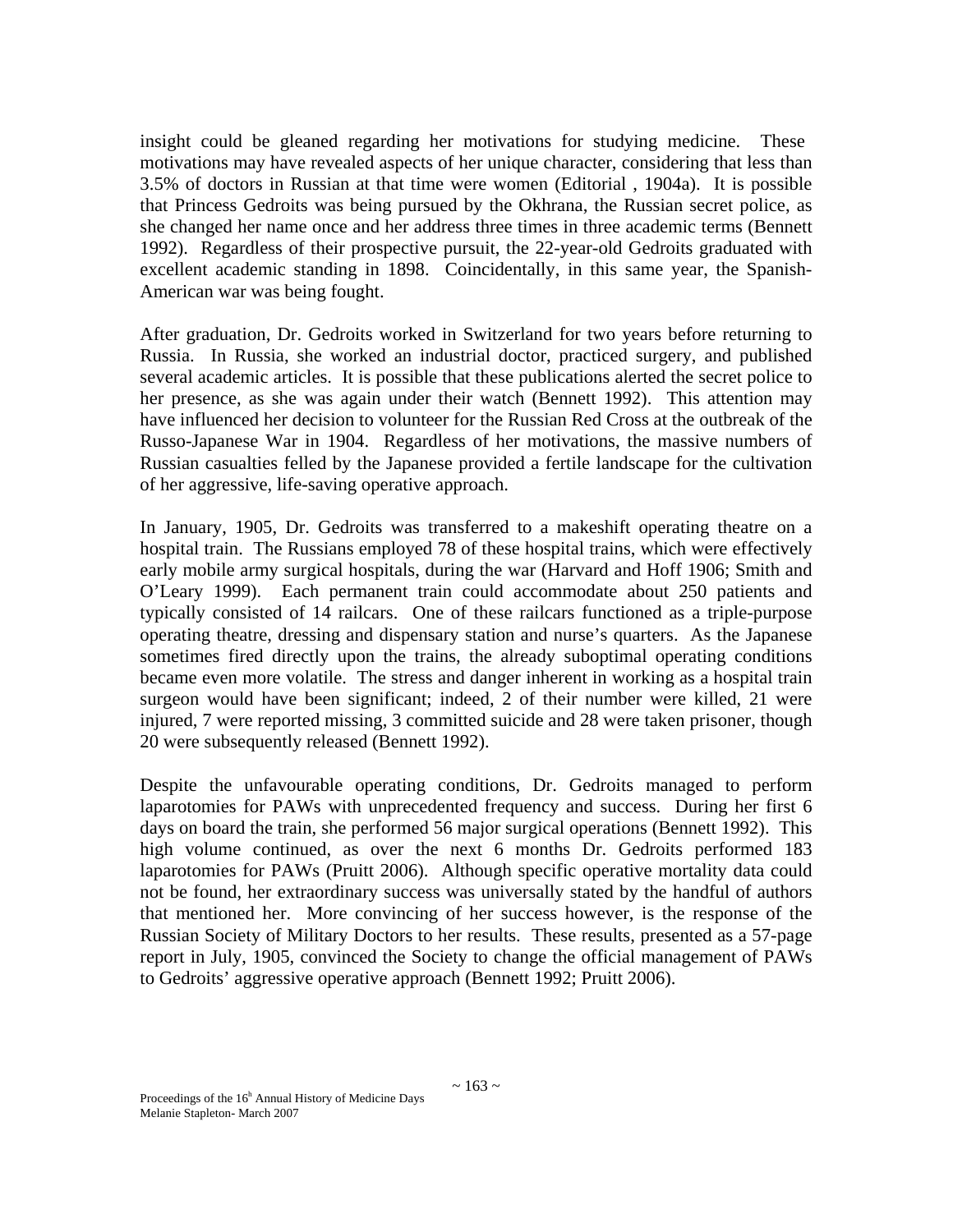Dr. Gedroits' policy of only operating upon those who presented within 3 hours of sustaining a PAW was the major reason for her unprecedented success. This criterion reflects her understanding of the necessity of early operative intervention in PAWs. At this time, treatment delays, which were much longer than the 8-10 hour average in WWI, effectively guaranteed mortal hemorrhage, sepsis, or peritonitis in soldiers with PAWs (Pruitt 2006; Wallace 1917). Moreover, in that conservative age, even those soldiers who were quickly evacuated and brought to definitive care, were rarely operated upon immediately; they could spend days in the Fowler position, resting, fasting, and being warmed while they slowly died of intraabdominal hemorrhage or complications from obstruction of the small intestine. Indeed, the previous failure of the operative approach in the Spanish-American and Boer Wars was the direct result of delayed definitive care (Wallace 1917). Thus, Dr. Gedroits' results in the Russo-Japanese war clearly established the critical relationship between the injury-to-treatment interval and the outcome of operations for PAWs (Smith and O'Leary, 1999).

The Russians were able to deliver prompt interventions in the Russo-Japanese war because of the close proximity of the hospital trains to the battlefield. In addition, the extensive trench systems employed in this war created battle lines of unprecedented stability (Bennett 1991). This stability decreased the injury-to-treatment interval by allowing field operating centres to be positioned closer to the front. Also, the trenches would offer protection to the casualty bearers, allowing for their more rapid evacuation.

Although the infrastructure of this war allowed for the prompt evacuation and treatment of soldiers from all across the front, no other surgeons, Russian nor Japanese, were reported to have attempted operative management for PAWs with any consistency (Harvard and Hoff, 1909). Indeed, the Japanese are reported to have almost never operated on such wounds, being strict adherents of expectant management (Editor 1904b). It took Dr. Gedroits' innovation to recognize, and actively exploit, the opportunities associated with the timely presentation of the wounded. However, despite Gedroits' operative success and the resultant Russian conversion to the operative paradigm, the West interpreted the results of this war to favour expectant management (Wallace 1917). In failing to learn from her results in the Russo-Japanese war, the Allied forces adopted an expectant paradigm at the onset of WWI.

After the Russo-Japanese war, Dr. Gedroits received royal recognition and became senior 'ordinator' at the Tsarkoe Selo and Pavlovsk hospitals (Bennett 1992). In 1911, Dr. Gedroits joined the Poets Guild, which ultimately spurred her to publish several volumes of poetry in her future years. The following year in 1912, Dr. Gedroits was awarded a doctorate of medicine, from the University of Moscow, for her continued work in hernia repair. In addition, Dr. Gedroits published a book on her experiences as an industrial doctor, and another, *Surgical Discourses for Nurses and Doctors*, at the outset of WWI in 1914 (Bennett 1992).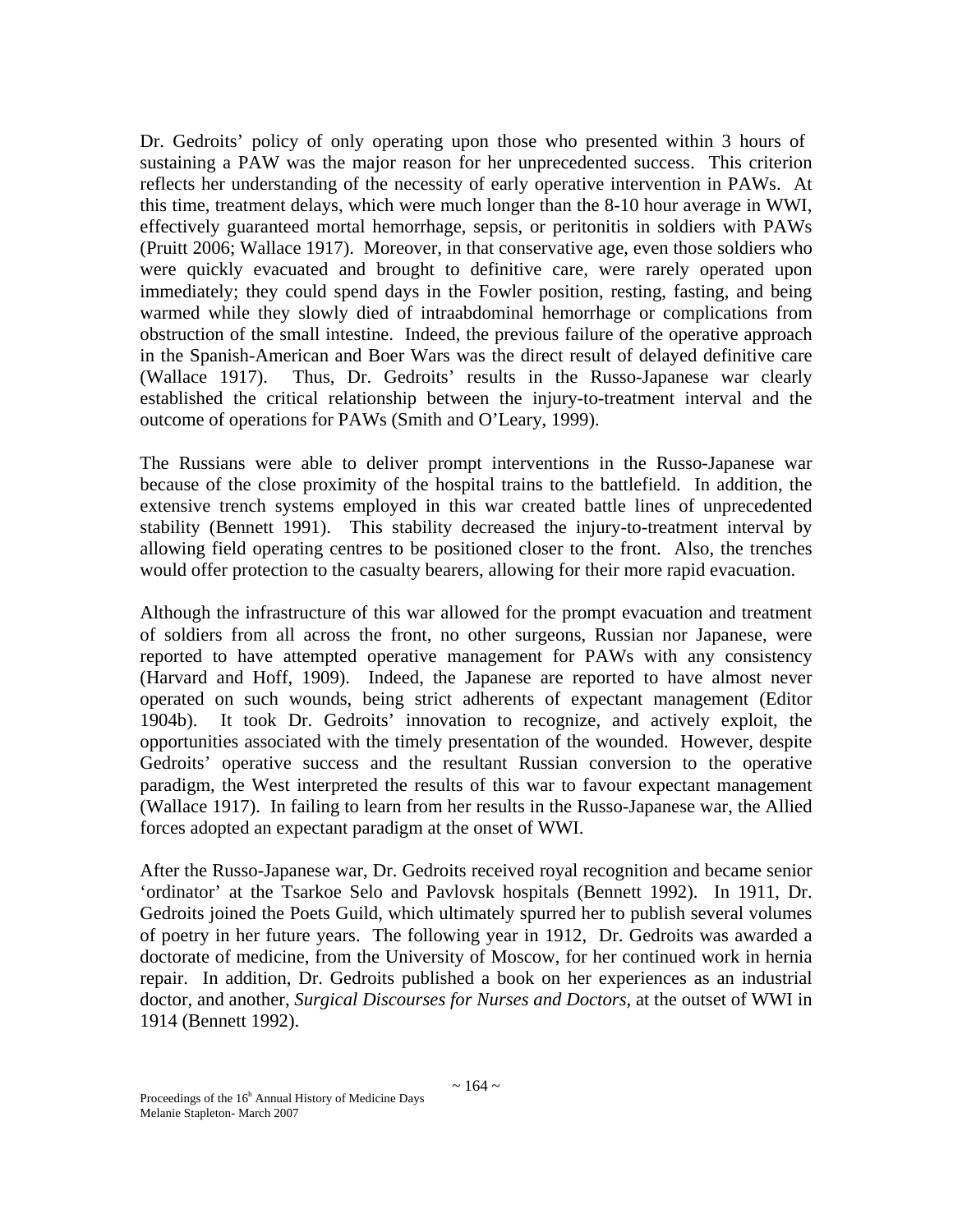In 1917, Dr. Gedroits became surgeon to the  $6<sup>th</sup>$  Simbirsk Rifle Division. Of her time in WWI, almost nothing is written. However, it was documented that she was injured in 1918, necessitating her evacuation to Kiev (Bennett 1992). Dr. Gedroits' entry into this war would come after the Allies had learned of the life-saving benefit of the operative approach. Thus, it was that Dr. Gedroits returned to war to practice surgery amidst a newly learned, aggressive operative approach, an approach that was essentially identical to the one that she herself established over a decade earlier.

Unfortunately, the Allied forces did not learn of the benefit of the operative approach until August, 1915, one year and many lives into the war (Bennett 1991). It is difficult to speculate on how many soldiers with PAWs could have been saved had operative intervention been the standard of care at the beginning of the war. Expectant management during the first year of the war was associated with an estimated 70% mortality (Wallace 1917). As approximately 15% of all wounds were PAWs, it can be imagined that a decent number of the over 2.5 million Allied deaths could have been prevented with the 53% mortality established for the operative approach (Wallace 1917; Pruitt 2006). Fortunately, the unacceptable mortality inspired two British surgeons, Owen Richards and Cuthbert Wallace, to definitively champion the operative approach. In the eyes of the West, their work was seen as truly pioneering- the first consistent attempt since the Boer War.

Owen Richards, a temporary surgeon with the British Expeditionary Forces, is credited as being the first Englishmen to publish results that clearly supported the operative approach (Bennett 1991). Owens described the results of 5 laparotomies for PAWs that involved the small intestine (Richards 1915). As small intestine involvement was thought to be universally fatal, the fact that laparotomy saved the lives of 3 of these soldiers offered persuasive evidence in favour of this approach.

Soon after the publication of Richards' work, Cuthbert Wallace, also a surgeon for the British Expeditionary Forces, performed his own research on operative management and ultimately effected the official paradigm shift. Wallace systematically performed a trial of laparotomies for PAWs (Wallace 1917). In addition to attempting these surgeries, Wallace also performed post-mortem exams on the many soldiers for which the operations failed. In so doing, he discovered the critical severity of many PAWs and came to better understand the excessive mortality attending such wounds. He also came to appreciate the prevalence of intraabdominal hemorrhage as a cause of death. Wallace reasoned that this hemorrhage could be arrested with timely surgical intervention. Thus, through his series of laparotomies and the post-mortems that sometimes followed, Wallace realized the critical importance of minimizing the injury-to-treatment interval, the same factor that Dr. Gedroits comprehended and optimized 12 years earlier.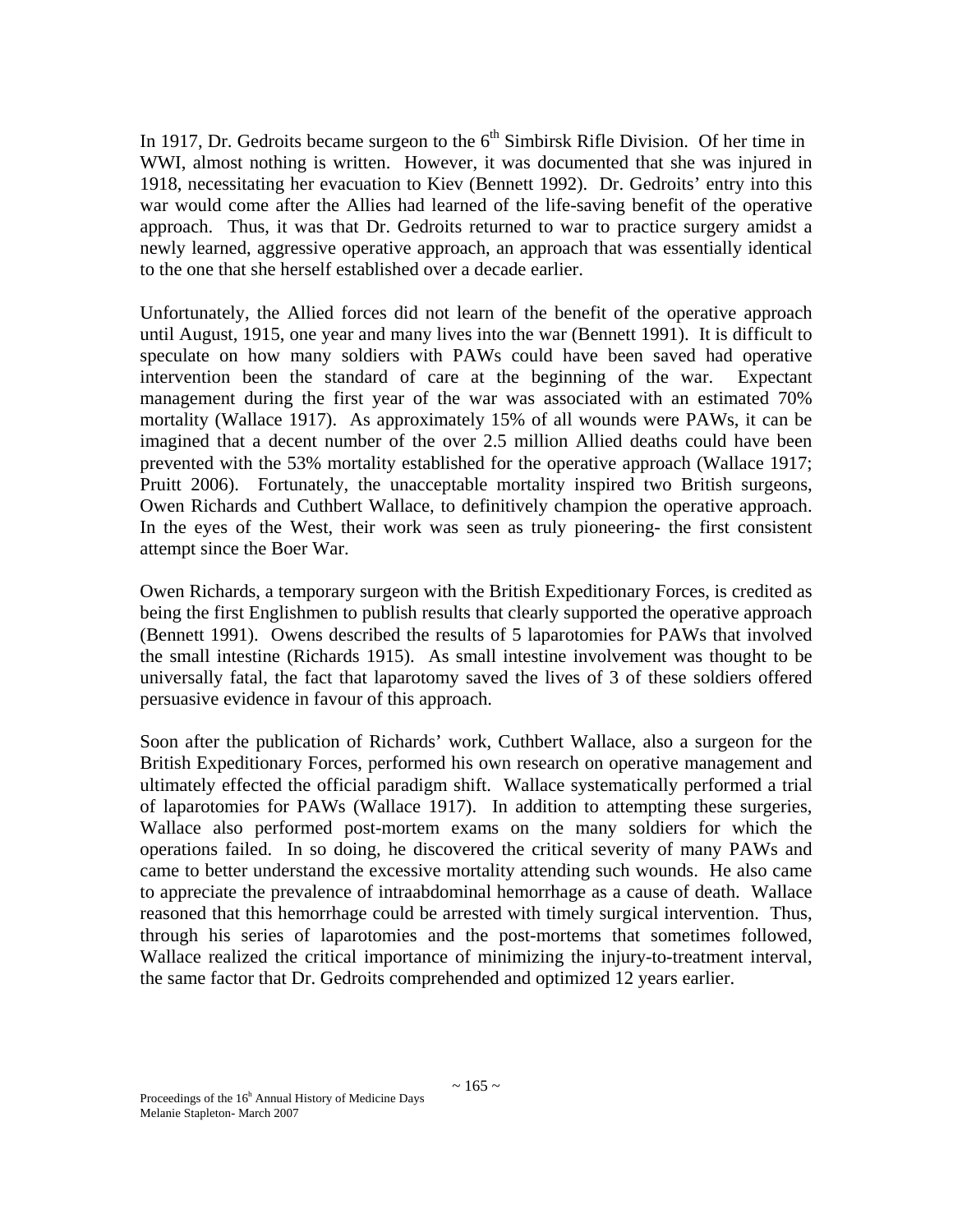Following from this realization, Wallace instituted a policy whereby all of those with PAWs were to be evacuated and brought to definitive operative care as quickly as possible. As he expected, mortality from PAWs decreased and many lives were saved by this approach (Wallace 1917). Indeed, the results of this aggressive operative approach convinced Surgeon-General Macpherson to adopt it as the new standard of care. Mortality for PAWs dropped to 53%, a significant decrease from the 70% that formerly attended expectant management (Wallace 1917). It followed that the West praised Wallace for his recognition of the time sensitive nature of abdominal trauma and his ushering in of a new, more effective management approach. Even today, Wallace is most often cited as being the main pioneer for the operative approach (Pruitt, 2006). At best, his predecessor, Dr Vera Gedroits, only receives obscure one- or two- sentence fragments in the odd textbook or article.

Whether Gedroits was aware of Wallace's rediscovery of her early results is not known. After her injury and the completion of WWI, Dr. Gedroits continued to publish additional academic articles and completed a last collection of short stories (Bennett 1991). In 1929, she was appointed Professor of Surgery at the University of Kiev. She has been cited as being the first female professor in Russia. Dr. Gedroits completed her fictionalized memoirs, entitled *Life,* in 1931. In the following year, at 56 years of age, Vera Ignatievena Gedroits died of uterine cancer (Bennett 1992).

Vera Gedroits was a princess, poet, scholar and innovative military surgeon. It is a wonder that her significant and diverse accomplishments are detailed in so few sources, especially considering that only two of these reference any original or primary material. It is clear that her surgical accomplishments deserve recognition, at least as much as that heaped upon those who effected almost identical feats over a decade later. The limited audience to which Gedroits presented her work defined its limited impact. Gedroits presented a 57-page report to the Russian Society of Military Doctors. Though Gedroits also published a textbook, *Surgical Discourses for Nurses and Doctors*, it is very unlikely that it was published in other languages, including English, precluding its dissemination beyond Russian military surgeons. In direct contrast, Wallace presented his work to the Surgeon-General, the Medical Society of London, and to the rest of the English-speaking Western world via his well-respected textbook and several articles in the British Medical Journal.

The failure of British observers to the Russian army medical corps during the war to note Gedroits' operative success was another key factor limiting Western awareness of her work (Harvard and Hoff 1906). Thus, deficient Western observation worked in concert with Russia's failure to actively communicate the life-saving advance to prevent the widespread dissemination of Gedroits' discoveries. Russia failed to show, and the West failed to see, Gedroits' discoveries. In this way, a painful lesson was not learned by the West, a lesson that would cost a great deal of human lives before it was relearned.